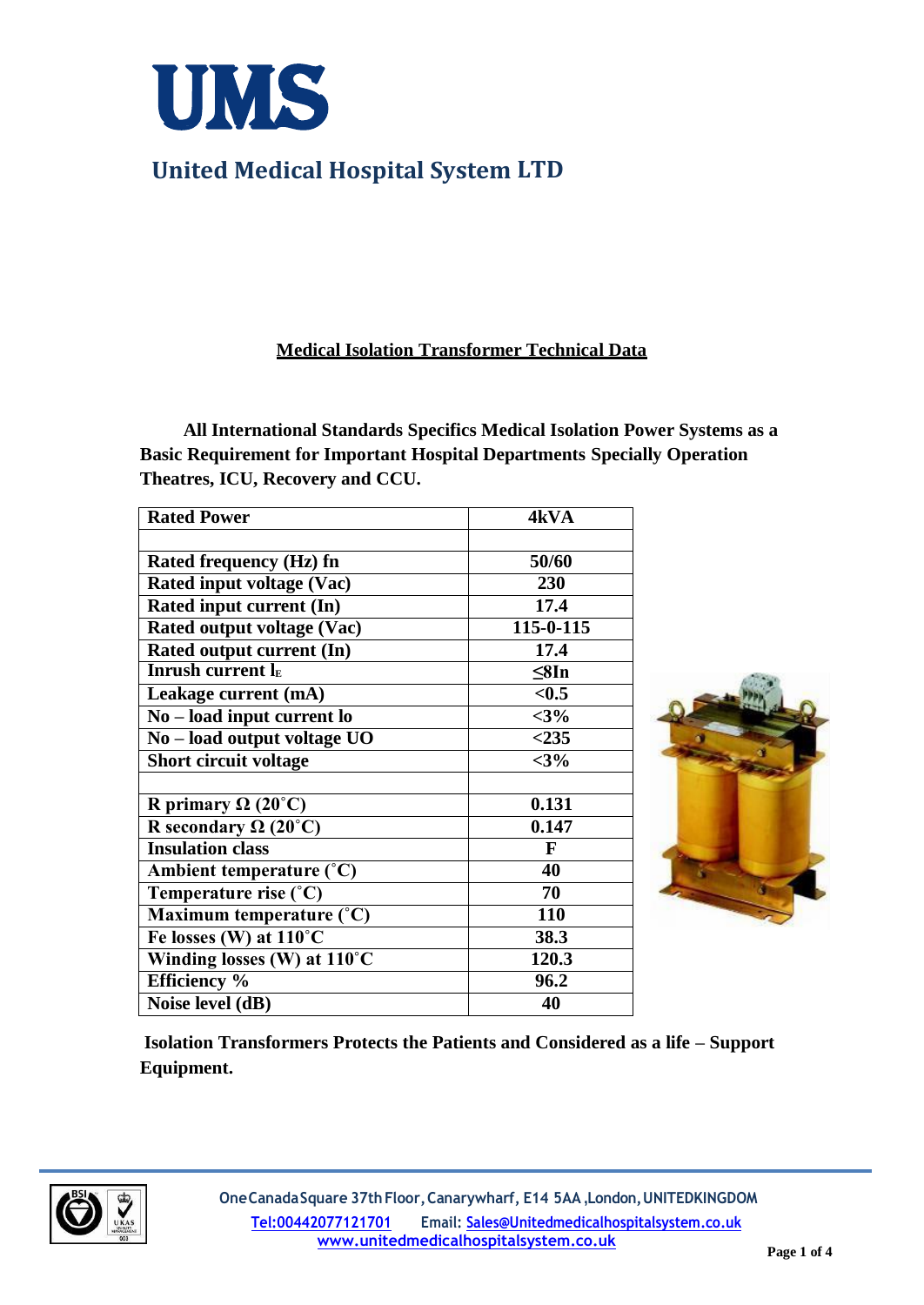

## **Medical Isolation Transformer Technical Data**

**All International Standards Specifics Medical Isolation Power Systems as a Basic Requirement for Important Hospital Departments Specially Operation Theatres, ICU, Recovery and CCU.**

**Isolation Transformers Protects the Patients and Considered as a life – Support Equipment.**

| <b>Rated Power</b>                     | 6.3kVA     |
|----------------------------------------|------------|
|                                        |            |
| <b>Rated frequency (Hz) fn</b>         | 50/60      |
| Rated input voltage (Vac)              | 230        |
| Rated input current (In)               | 27.4       |
| Rated output voltage (Vac)             | 115-0-115  |
| Rated output current (In)              | 27.4       |
| <b>Inrush current lE</b>               | $\leq$ 8In |
| Leakage current (mA)                   | < 0.5      |
| No – load input current lo             | $<$ 3%     |
| No - load output voltage UO            | $<$ 233    |
| Short circuit voltage                  | $<$ 3%     |
|                                        |            |
| R primary $\Omega$ (20°C)              | 0.088      |
| R secondary $\Omega$ (20°C)            | 0.112      |
| <b>Insulation class</b>                | F          |
| Ambient temperature (°C)               | 40         |
| Temperature rise (°C)                  | 70         |
| Maximum temperature (°C)               | 110        |
| Fe losses (W) at 110°C                 | 50.0       |
| Winding losses $(W)$ at $110^{\circ}C$ | 200.00     |
| <b>Efficiency</b> %                    | 96.2       |
| Noise level $(dB)$                     | 40         |



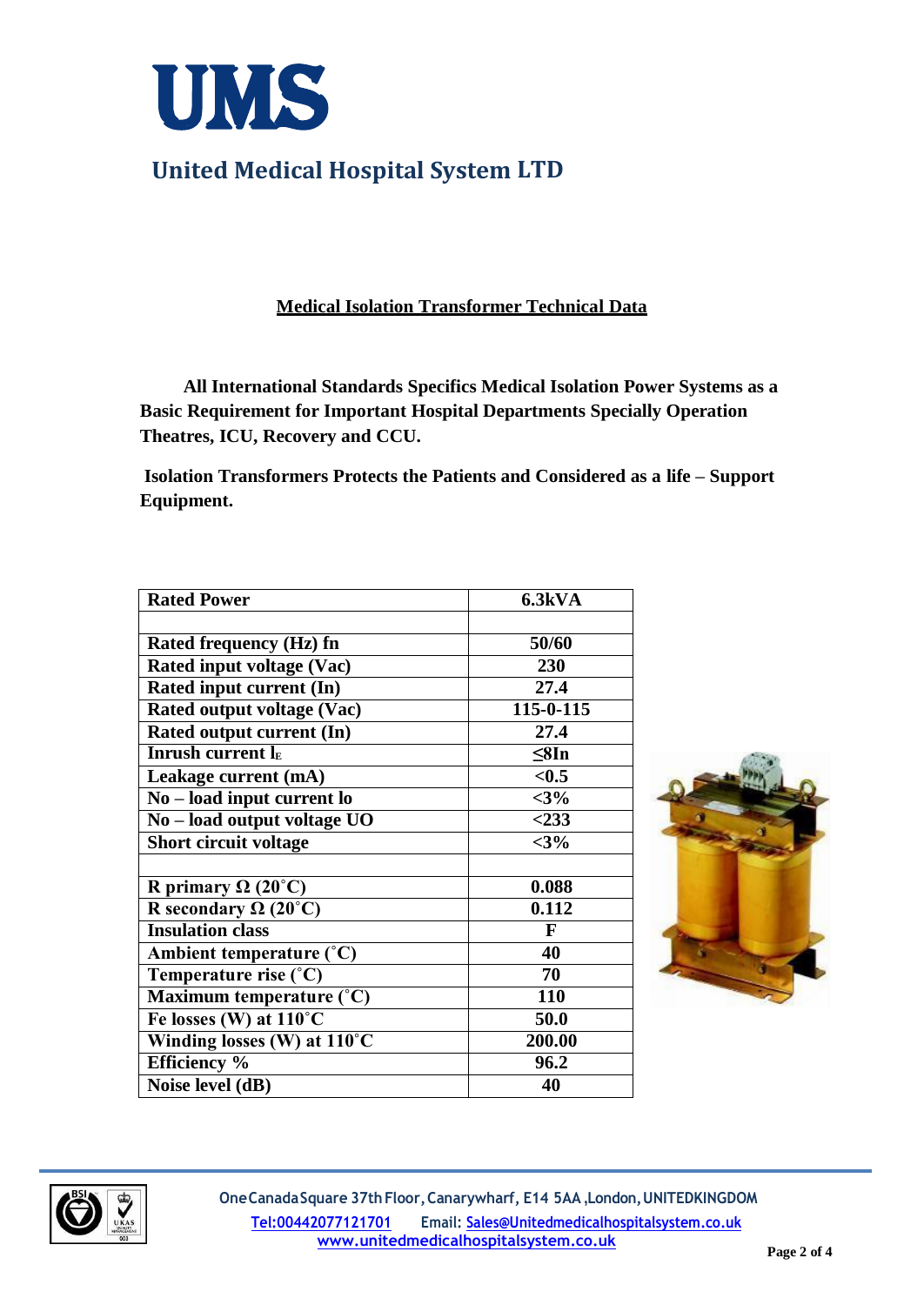

#### **Medical Isolation Transformer Technical Data**

**All International Standards Specifics Medical Isolation Power Systems as a Basic Requirement for Important Hospital Departments Specially Operation Theatres, ICU, Recovery and CCU.**

**Isolation Transformers Protects the Patients and Considered as a life – Support Equipment.**

| <b>Rated Power</b>                | 8kVA       |
|-----------------------------------|------------|
|                                   |            |
| Rated frequency (Hz) fn           | 50/60      |
| <b>Rated input voltage (Vac)</b>  | 230        |
| Rated input current (In)          | 34.8       |
| Rated output voltage (Vac)        | 115-0-115  |
| Rated output current (In)         | 34.8       |
| <b>Inrush current lE</b>          | $\leq$ 8In |
| Leakage current (mA)              | < 0.5      |
| $No - load input current$         | $<$ 3%     |
| No - load output voltage UO       | $<$ 233    |
| <b>Short circuit voltage</b>      | $<$ 3%     |
|                                   |            |
| R primary $\Omega$ (20°C)         | 0.066      |
| R secondary $\Omega$ (20°C)       | 0.072      |
| <b>Insulation class</b>           | F          |
| Ambient temperature $(^{\circ}C)$ | 40         |
| Temperature rise (°C)             | 70         |
| Maximum temperature $(^{\circ}C)$ | 110        |
| Fe losses (W) at 110°C            | 50.0       |
| Winding losses (W) at 110°C       | 220.00     |
| <b>Efficiency</b> %               | 95.8       |
| Noise level (dB)                  | 40         |





**OneCanadaSquare 37thFloor,Canarywharf, E14 5AA ,London,UNITEDKINGDOM Tel:00442077121701 Email[: Sales@Unitedmedicalhospitalsystem.co.uk](mailto:Sales@Unitedmedicalhospitalsystem.co.uk) [www.unitedmedicalhospitalsystem.co.uk](http://www.unitedmedicalhospitalsystem.co.uk/)**